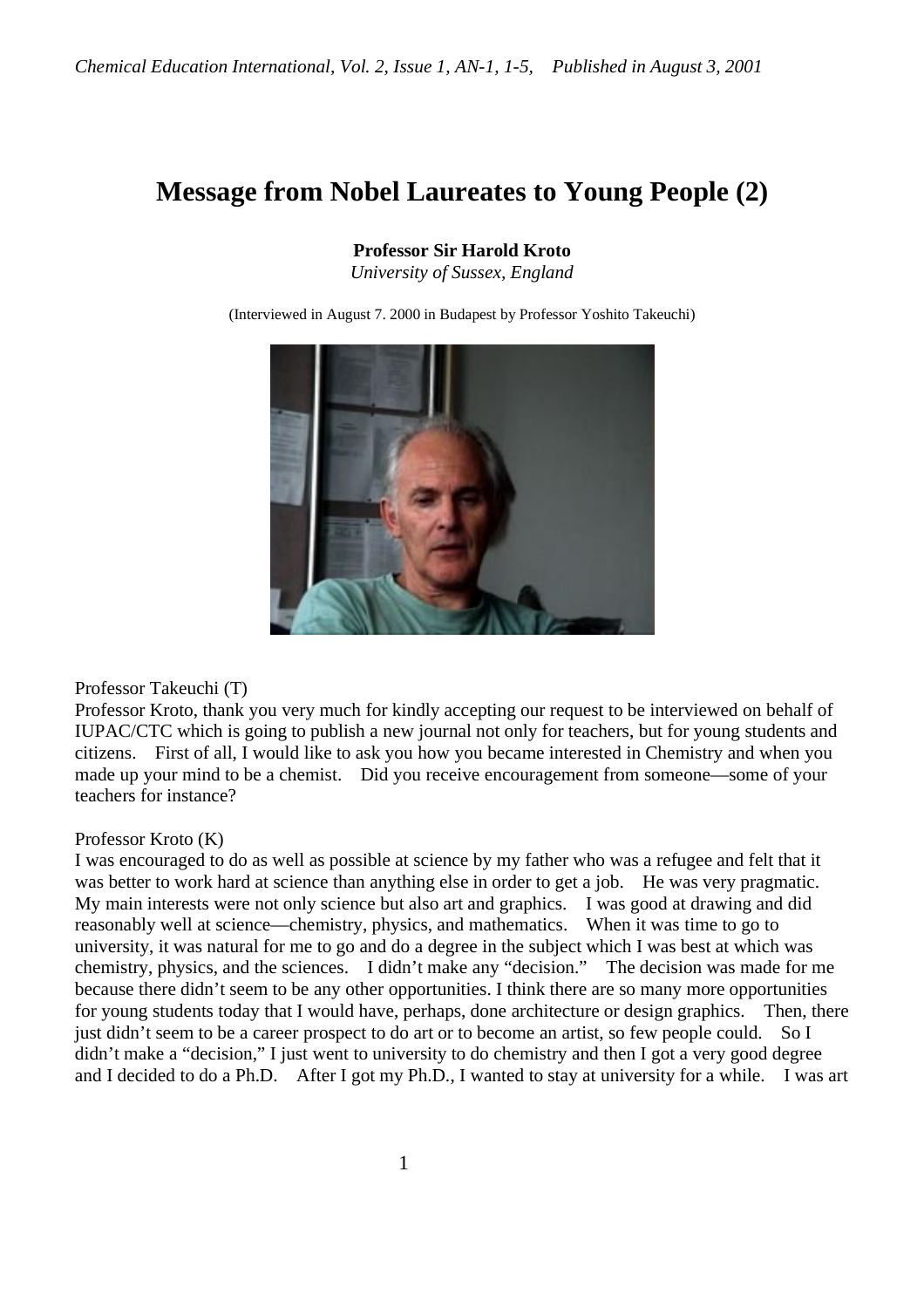editor of the university magazine and I wanted to continue to do that. My chemistry Ph.D. enabled me to continue to work at university and pursue my other interests as well. Later, I wanted to live abroad, so I did a post doc in chemistry on spectroscopy in Canada. However, the most important thing was to me at that time was to live abroad and to expand my experiences. Even so, I still didn't make any "decision." I mean, the "decision" was simply "you're walking along the road and you follow the road the way it is." As far as the influence of teachers is concerned, I certainly had two very good chemistry teachers whose teaching I enjoyed, but I also enjoyed the subjects of physics, English geography and the art—particularly the art because the teacher there recognized that I had some talent in this area. I didn't even make a "decision" when I came back [from Canada]. When opportunities open up, you accept them. I was offered a position in chemistry at University of Sussex in England and I came back to England. Even then, I just hadn't "fully decided." So, I tried the position at university to see if I would be successful and, as it turned out, I was moderately successful.

T. Initially, you said you were a spectroscopist. How did you get involved in the research of fullerene?

K. Oh, that's much more complicated. Originally I did a Ph.D. in spectroscopy and pursued spectroscopy in my postdoctoral work. When I came back to Sussex I continued to do research in spectroscopy. My first work was really using spectroscopy to detect new molecules on carbon double bonds to phosphorus, so I was involved in phosphorus/carbon chemistry. Then, I started to study carbon chain molecules because I was interested in molecular dynamics—the way in which chains vibrate or rub molecules and rotate—and that led, naturally, to discovery of carbon molecules in space by radio astronomy. After trying to understand how these molecules came to be in space I began to think that they were produced in carbon stars. It was in trying to reproduce the conditions in a carbon star that led to the experiments that uncovered the existence of  $C_{60}$ . So, the discovery of the existence of  $C_{60}$  was an accident.

T. Well, but even if it was an accident such an accident could be achieved only by the very vigilant, well prepared person with a well prepared mind.

K. That's true. I mean, it's fair to say that the experiment had been carried out by two other groups and they missed the discovery. Two other groups did the same experiment and overlooked  $C_{60}$ , so, I think, although it was an accident as far as I was concerned, it wasn't an accident as far as the "discovery." The discovery was going to be made. It was clearly an interesting carbon vaporization. It was a very important area and was becoming more and more important so, if we hadn't discovered it, someone else would have. The accident was that we did. Yes, we were vigilant. We were trying to understand what was going on. We weren't looking for this molecule—this was a big surprise—but it's fair to say we noticed it and that's important.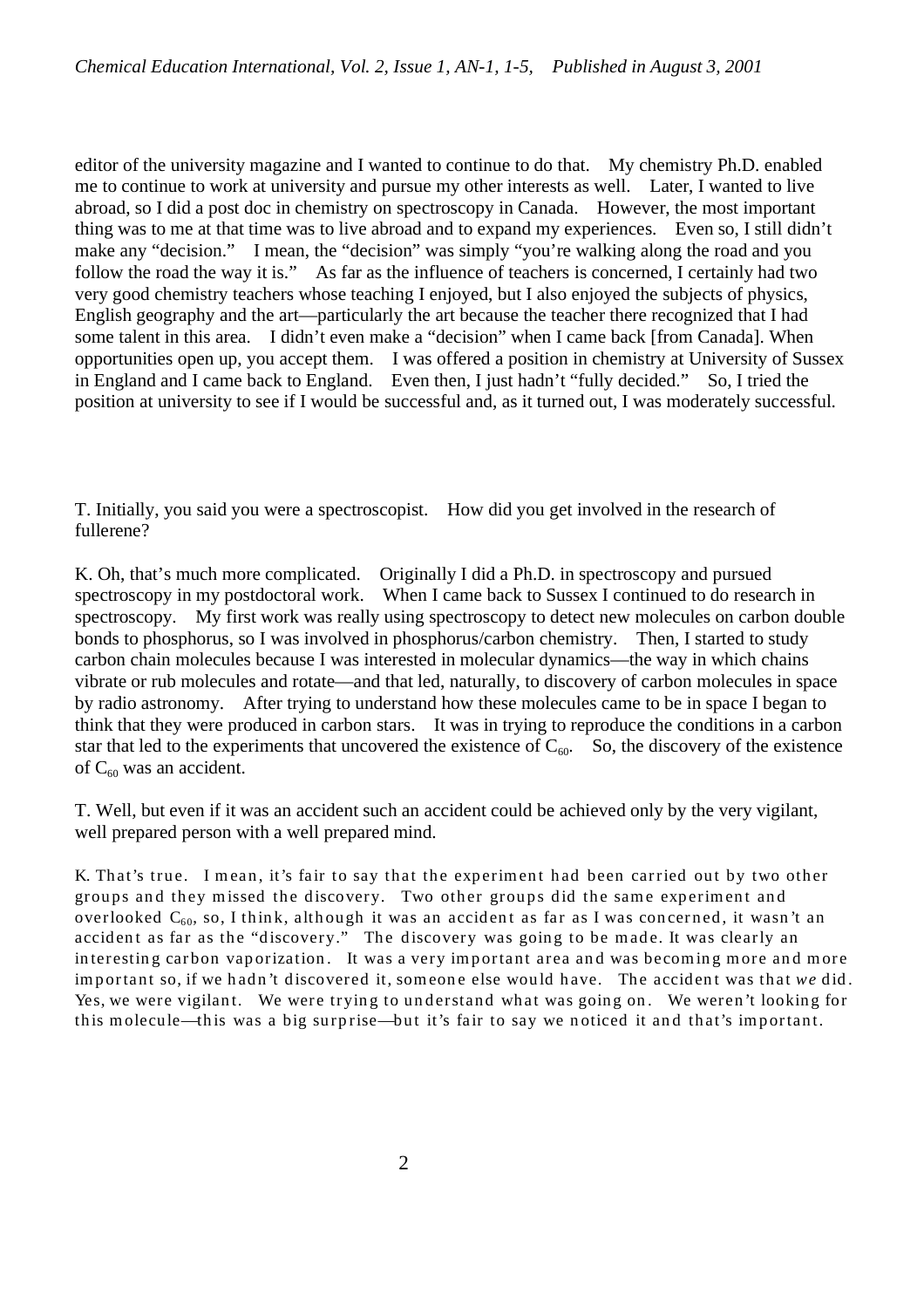T. Well, people say that  $C_{60}$  is probably the most important compound found in the 20<sup>th</sup> century. What do you expect to be the future of your compound in the  $21<sup>st</sup>$  century?

K. Certainly, I wouldn't say it's the most important compound of the  $20<sup>th</sup>$  century. I think it's an interesting compound and it's certainly important because it tells us something about carbon chemistry and materials that we didn't understand before. In fact, it's important from a fundamental point of view in that it explains the behavior—the dynamics and static structural behavior—of sheet materials. That's very general. If one is to say what's the most important molecule to be discovered in the  $20<sup>th</sup>$ century, the most important molecule has to be DNA. There haven't been any major applications of  $C_{60}$  fullerenes so far and, perhaps, I'm not the best person to predict what those applications might be because I'm a fundamental scientist. If one thinks of the very unusual electrical and electronic properties of the molecule and the nanotubes (which Iijima discovered) which also have very interesting electronic properties and are related to the electrical and electronic properties of  $C_{60}$ , it's in this area, probably, in the electrical and electronic applications of  $C_{60}$  and the nanotubes where the first uses and valuable applications might lie.

T. It opens some entirely new fields.

K. Well, I think so. I mean, one could imagine that  $C_{60}$ —species related to  $C_{60}$ —may be components in the next generation of computers—microscopic or nanoscale computing devices. But there are still some massive technical problems to be overcome before that can be realized at this stage.

T. Returning to the subject of the promotion of chemistry or science in general, you mentioned in your lecture the literacy in science among citizens. Although we have tried quite a number of things in Japan and although the government has invested a bit of money in your project, we feel, generally speaking, that the general public looses its interest in science. What sort of things would you suggest to remedy that?

K. Well, I think first of all, they may have lost it before they even had it. I think that, just as fluency in a language is acquired very early on, so I think that fluency in the understanding of mathematics and an understanding of analyses and experimental techniques and curiosity and discovery occur very early on. I have a feeling that it's probably by the age of 4, 5, or 6 that some important developments occur which may not be achievable later on. Just as language fluency becomes more and more difficult as one gets older so it may well be true of some aspects of scientific understand and scientific culture. How you do something about it, I don't know because we've been trying to educate our children for a long time and we still don't know how to do this. I actually think it would be very good for children to be taken back to the  $19<sup>th</sup>$  century to let them relearn and find out just how hard it was. I think the big change that has come since the war is that young children now who are growing up today have not seen the quantum leap forward that science and engineering have achieved for us. They seem to think that they've always had television sets, they've always had refrigerators. My generation didn't have refrigerators, didn't have a car, didn't have a television set, maybe didn't have a radio, didn't have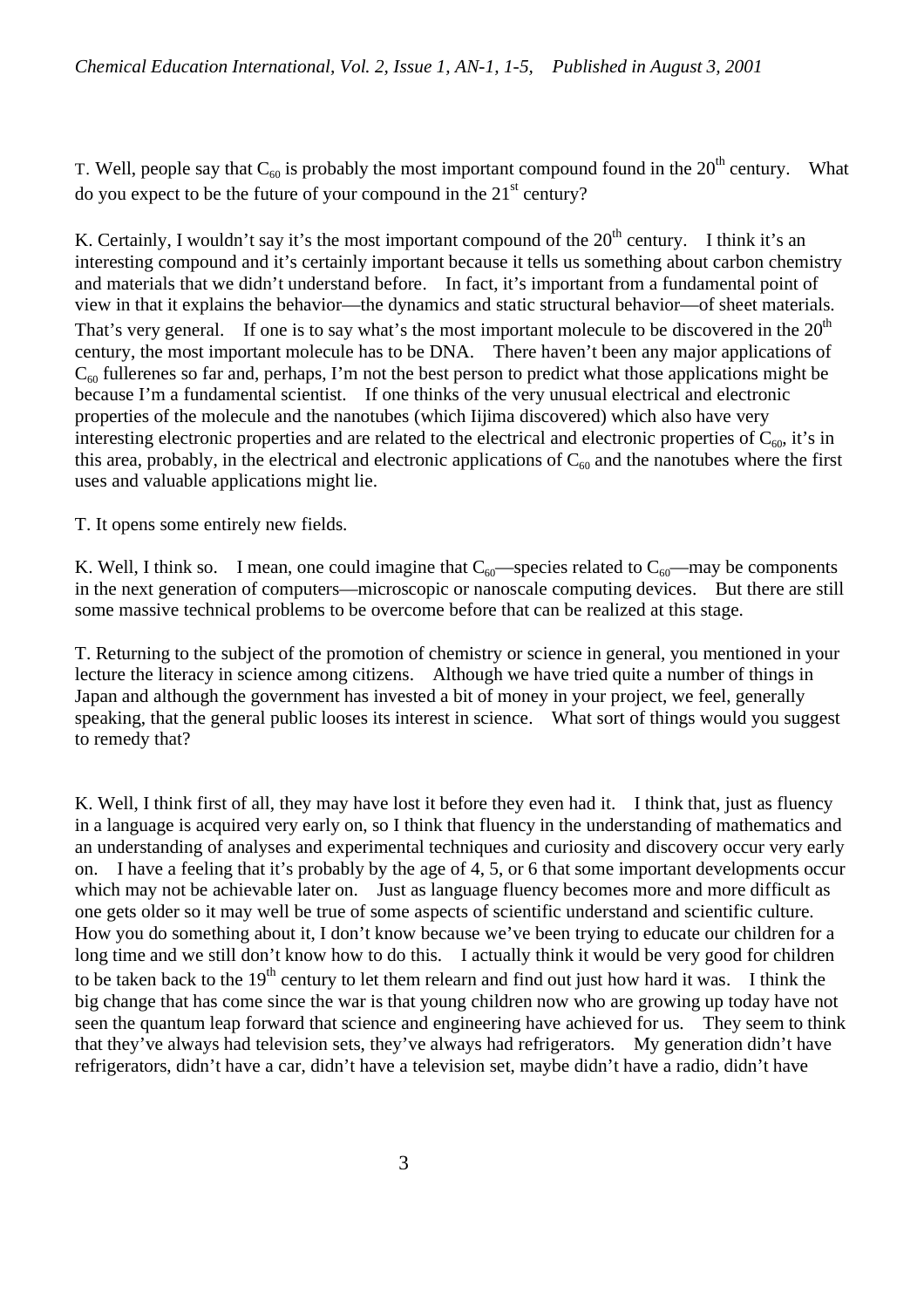toilets inside, didn't have decent sanitation, and didn't have fast food. All these things are the result of the exploitation of science and technology by society. It's got to such a stage that I think that the average child today just thinks these things have always been there and, therefore, has no respect for the technology and less respect for those who created it. That's got serious implications because we have some massive problems that must be overcome to survive in the  $21<sup>st</sup>$  century.

T. I understand that you expended lot of energy on the Vega project. When did you start and how much energy did you expend?

K. More now than in the past because it started very slowly. I just made one or two programs and gradually got money together, employed professional teams to do the programs except for , which I basically engineered myself in the studios in Sussex. By and large, I always tried to employ professional film people to do the program which is, of course, expensive now. In the future, it should be possible to do programs of this kind more inexpensively because it can be broadcast on the web through the internet and high band width. I think this is a major step forward because this capability allows individuals to make programs. With all this technology, recordings like we are doing here can be done with several people and you could actually publish the interview on the web.

T. Do we have to ask the copyright owner for translations of the Vega project?

K. No, all our programs are copyright free.

T. Oh, is that right?

K. Yes. We sell them intending that you might to broadcast them yourself on the Internet. We will be broadcasting them and we would like to exchange our programs for those of other people. I'm looking toward networking these programs and I want them all to be freely available and free of copyright problems.

T. Of course, it's impossible for Japanese teachers and their students to appreciate (to understand) anything written in English, so we have to translate it into Japanese.

K. Well, yes, but that problem should die away because in Japan you are going to start teaching English.

T. Well, that project seems to be quite hopeless. Not very effective, actually.

K. I suppose because you have to start language education much earlier. So, Japanese-speaking children should watch television programs in English and English-speaking children should watch them in Japanese.